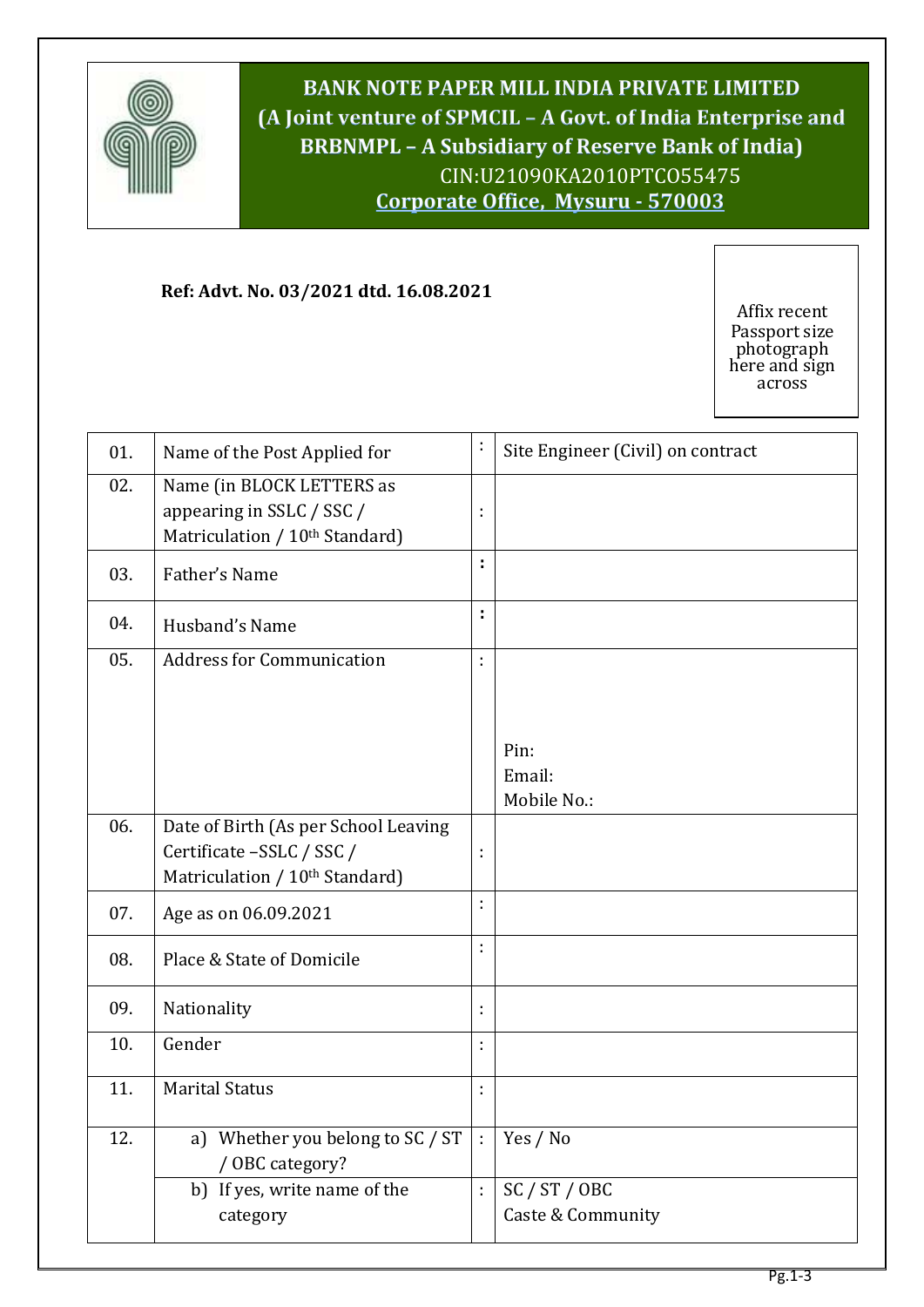### **13. Educational Qualifications (as on 06.09.2021)**

| Name of the<br>University/Board | Examination<br>passed with<br>Division /<br>Class $/$<br>Grade | Main Subjects/<br>Specialisation | Year of<br>Passing | Percentage of marks in<br>aggregate of all semesters<br>to be shown (up to 2<br>$decimals)$ @ |
|---------------------------------|----------------------------------------------------------------|----------------------------------|--------------------|-----------------------------------------------------------------------------------------------|
|                                 |                                                                |                                  |                    |                                                                                               |
|                                 |                                                                |                                  |                    |                                                                                               |

*Note: Please attach separate sheet, if required.*

**@**\*\*\*Total marks scored in aggregate of all semesters divided by \*\*\*\*Full marks in aggregate of all semesters (\*\*\*/\*\*\*\*x100=% of marks)

# **14. Please mention Additional Professional Qualification(s)/Training(s) Attended/Special Achievement(s) in work/profession/ field /Tests if any, (Enclose a documentary evidence)**

| Particulars<br>Duration/Time period |  | Remarks |  |  |
|-------------------------------------|--|---------|--|--|
|                                     |  |         |  |  |
|                                     |  |         |  |  |
|                                     |  |         |  |  |
|                                     |  |         |  |  |
|                                     |  |         |  |  |
|                                     |  |         |  |  |
|                                     |  |         |  |  |
|                                     |  |         |  |  |

*Note: Please attach separate sheet, if required.*

### **15. Work Experience (gained as on 06.09.2021)**

| Name of the Office /<br>Organization and | <b>Position Held</b><br>with Pay | Nature of Job /<br>Work | Period of<br>Employment | Nature of Industry<br>& Annual Turnover |
|------------------------------------------|----------------------------------|-------------------------|-------------------------|-----------------------------------------|
| category of Industry                     | scale and                        |                         | <b>From</b><br>To       | (in Rupees Crores)                      |
|                                          | present Basic                    |                         |                         |                                         |
|                                          | Pay , Pay                        |                         |                         |                                         |
|                                          | Level/CTC                        |                         |                         |                                         |
|                                          |                                  |                         |                         |                                         |
|                                          |                                  |                         |                         |                                         |
|                                          |                                  |                         |                         |                                         |
|                                          |                                  |                         |                         |                                         |
|                                          |                                  |                         |                         |                                         |
|                                          |                                  |                         |                         |                                         |
|                                          |                                  |                         |                         |                                         |
|                                          |                                  |                         |                         |                                         |
|                                          |                                  |                         |                         |                                         |
|                                          |                                  |                         |                         |                                         |

*Note: Please attach separate sheet, if required.*